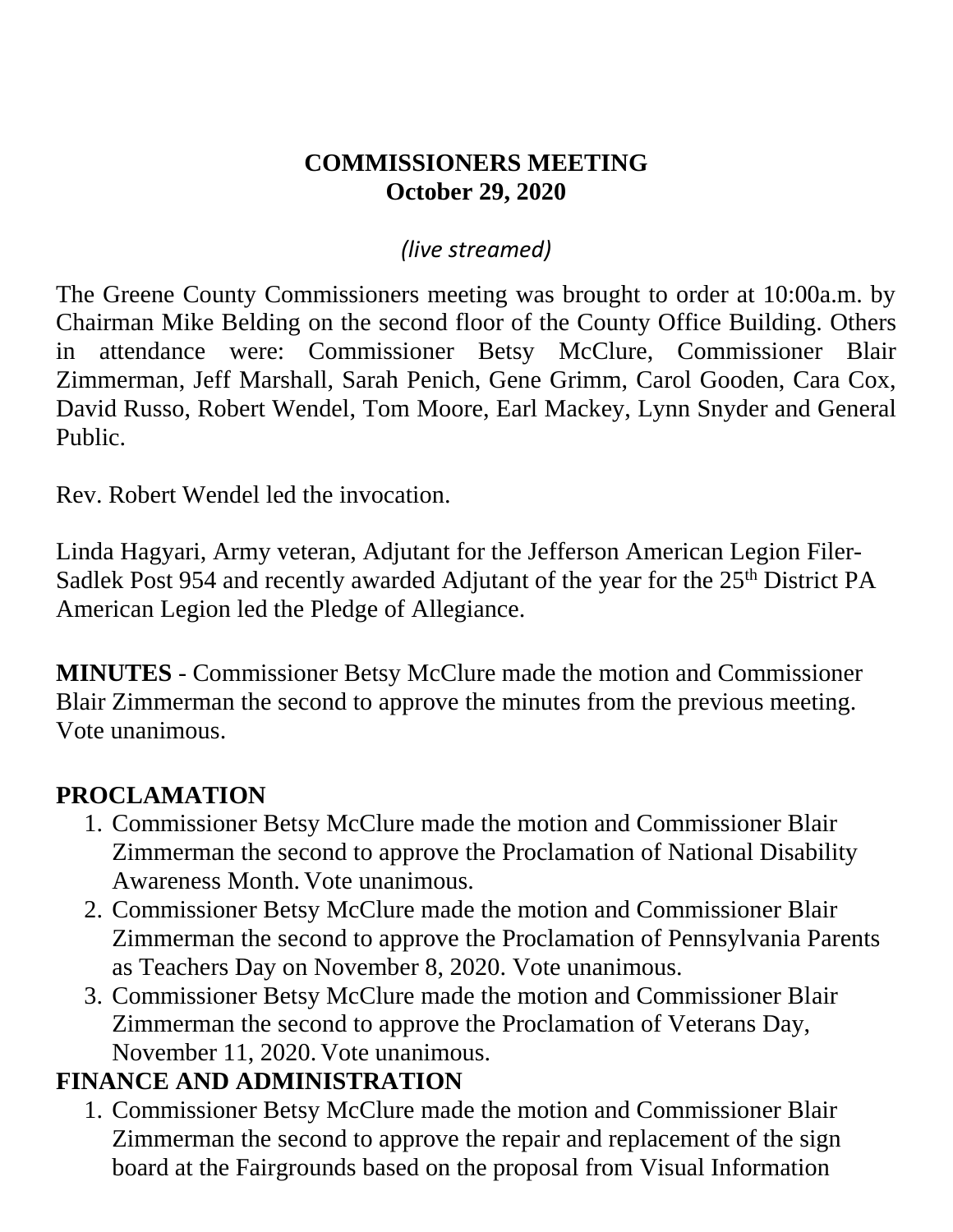Systems. Total cost is \$34,376.00 to be paid for with CARES Act funding to assist the County in messaging related to COVID 19 Issues. Effective 10/8/2020. Vote unanimous.

- 2. Commissioner Betsy McClure made the motion and Commissioner Blair Zimmerman the second to approve PNC as Banker and Dinsmore and Shohl as bond counsel for the refinancing and the restructuring of the 2016 bond issue. Vote unanimous.
- 3. Commissioner Betsy McClure made the motion and Commissioner Blair Zimmerman the second to approve to acknowledge the receipt of the MSRB Rule G-17 Disclosure and appoint the Chairman of the Board of Commissioners as signatory for this disclosure, subject to solicitor and bond counsel approval. Vote unanimous.
- 4. Commissioner Betsy McClure made the motion and Commissioner Blair Zimmerman the second to approve a Letter of Intent and application for DOJ Body-Worn Camera (BWC) Policy and Implementation Program (PIP) grant funds to support the first phase of the 2020 Greene County BWC Program. The match for this grant is \$18,602.38 or 50% of the total project cost. Effective 10/14/2020. Vote unanimous.
- 5. Commissioner Betsy McClure made the motion and Commissioner Blair Zimmerman the second to approve the acceptance of the Greene County Veteran Memorial Park Site Responsible Bid Letter through EADS Architects, Inc for site preparation work and award the bid to MASSON, Inc with the bid amount of \$46,195.00. Effective 10/15/2020. Vote unanimous.
- 6. Commissioner Betsy McClure made the motion and Commissioner Blair Zimmerman the second to approve the adoption of the Waynesburg Borough Active Transportation Plan. Vote unanimous.
- 7. Commissioner Betsy McClure made the motion and Commissioner Blair Zimmerman the second to approve the following Non-Profit CARES Grant Awards Totaling \$264,270: Vote unanimous.
	- 1) Blue Prints \$3,600
	- 2) Bowlby Library \$50,000
	- 3) Carmichaels Senior Center \$9,020
	- 4) CASA of Greene County 36,300
	- 5) Corner Cupboard Food Bank \$50,000
	- 6) Flennilken Public Library \$24,350
	- 7) GC Flying Club \$8,000
	- 8) GC United Way \$41,000
	- 9) SOAR of Greene County \$14,000
	- 10) Rices Landing VFD \$28,000.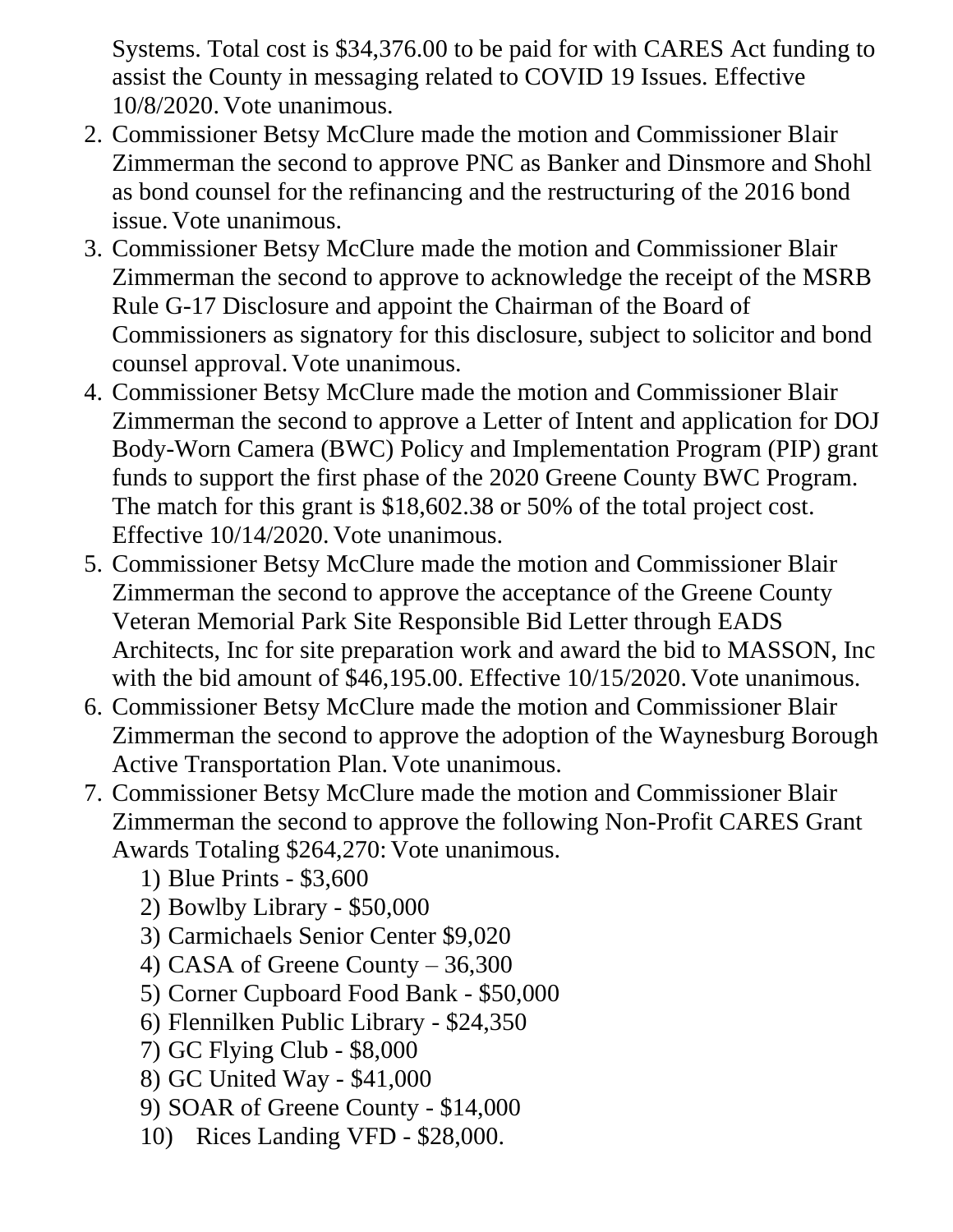- 8. Commissioner Betsy McClure made the motion and Commissioner Blair Zimmerman the second to approve the Non-Profit General Fund Grant Award to the VFW Post 3491 in the amount of \$14,000. Vote unanimous.
- 9. Commissioner Betsy McClure made the motion and Commissioner Blair Zimmerman the second to approve the quote from R.E. Michel Company for the purchase of 3 HVAC Compressors and accessory components at a cost of \$14,996.57. Compressors will be used at the Mon View Rolling Rink to ensure proper air flow. Utilizing CARES funding. Vote unanimous.
- 10. Commissioner Betsy McClure made the motion and Commissioner Blair Zimmerman the second to approve the quote from Huckestein Mechanical for the purchase of a 25 Ton AC Compressors, accessory components, and crane rental at a cost of \$49,582. Compressor will be used at the Fort Jackson Building to ensure proper air flow through CoStar Pricing. Utilizing CARES funding. Vote unanimous.
- 11. Commissioner Betsy McClure made the motion and Commissioner Blair Zimmerman the second to approve a proposal from Automation Mailing and Shipping Solutions (AMSS) for a AD-Mercure Model 750-XL10 Envelope Sealer in the amount of \$6,350. Utilizing CARES funding. Vote unanimous.
- 12. Commissioner Betsy McClure made the motion and Commissioner Blair Zimmerman the second to approve the renewal of Maintenance agreements for (3) X-Ray Machines in the amount of \$13,800. Vote unanimous.
- 13. Commissioner Betsy McClure made the motion and Commissioner Blair Zimmerman the second to approve the Build Agreement between Windstream Pennsylvania, LLC and the County of Greene utilizing CARES funding. Pending Solicitor Approval. Vote unanimous.

### **ASSESSMENT**

1. Commissioner Betsy McClure made the motion and Commissioner Blair Zimmerman the second to approve the settlement between Consol, Morris Township, County of Greene and West Greene School District and designate Commissioner Mike Belding as signatory. Vote unanimous.

## **CDBG**

- 1. Commissioner Betsy McClure made the motion and Commissioner Blair Zimmerman the second to approve a motion for the Non-discrimination Clause between Wayne Township, Brave Water and Sewer Authority, and the contractor for Maple Alley Sewage Line Replacement. Vote unanimous.
- 2. Commissioner Betsy McClure made the motion and Commissioner Blair Zimmerman the second to approve a motion to file and exempt status determination for Administration and Environmental Studies for the CDBG FFY 2020 Application. Vote unanimous.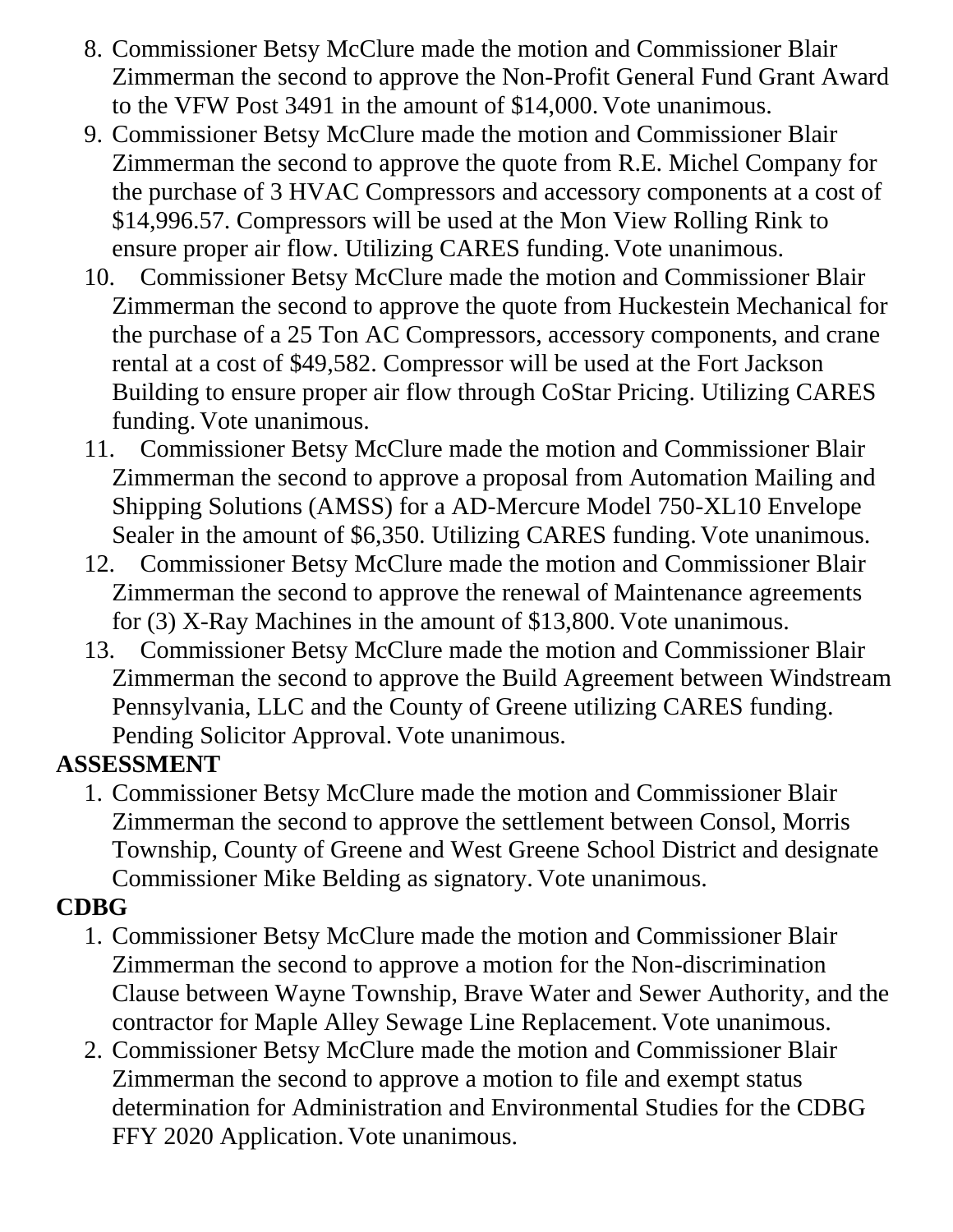- 3. Commissioner Betsy McClure made the motion and Commissioner Blair Zimmerman the second to approve a motion to Commissioner Betsy McClure made the motion and Commissioner Blair Zimmerman the second to approve the resolution for the FFY 2020 CDBG Application. Vote unanimous.
- 4. Commissioner Betsy McClure made the motion and Commissioner Blair Zimmerman the second to approve a motion to file a Final Determination for Wayne Township, Brave Water and Sewer Authority First and Chestnut Street Water Line Replacements contingent upon final review from interested agencies. Vote unanimous.
- 5. Commissioner Betsy McClure made the motion and Commissioner Blair Zimmerman the second to approve a motion to file an exempt status determination for Wayne Township, Brave Water and Sewer Authority First and Chestnut Street Water Line Replacements contingent upon final review from interested agencies. Vote unanimous.
- 6. Commissioner Betsy McClure made the motion and Commissioner Blair Zimmerman the second to approve to ratify the motion to approve the Certification of a Four-Factor Analysis for Limited English Proficiency Persons and adopt the Language Access Plan. Effective 10/21/2020. Vote unanimous.

### **CONSERVATION**

- 1. Commissioner Betsy McClure made the motion and Commissioner Blair Zimmerman the second to approve the reappointment of David Shipman, as Farmer Director to the Greene County Conservation Board. Term will expire on 12/31/2024. Vote unanimous.
- 2. Commissioner Betsy McClure made the motion and Commissioner Blair Zimmerman the second to approve to reappoint Commissioner Mike Belding as the Commissioner representative on the Conservation District Board for a 1-year term. Vote unanimous.
- 3. Commissioner Betsy McClure made the motion and Commissioner Blair Zimmerman the second to approve the Memorandum of Understanding (MOU), the Resolution for Staff Funding Distributions, and the Personnel Procedures Agreement between the Greene County Conservation District and the County of Greene. Pending Solicitor approval. Vote unanimous.

### **CYS**

- 1. Commissioner Betsy McClure made the motion and Commissioner Blair Zimmerman the second to approve the CYS Budget Amendment for FY 19-20
- 2. Commissioner Betsy McClure made the motion and Commissioner Blair Zimmerman the second to approve the Contract w/ Adelphoi FY 20-21 –rate range - \$79.79 – \$323.44/day. Vote unanimous.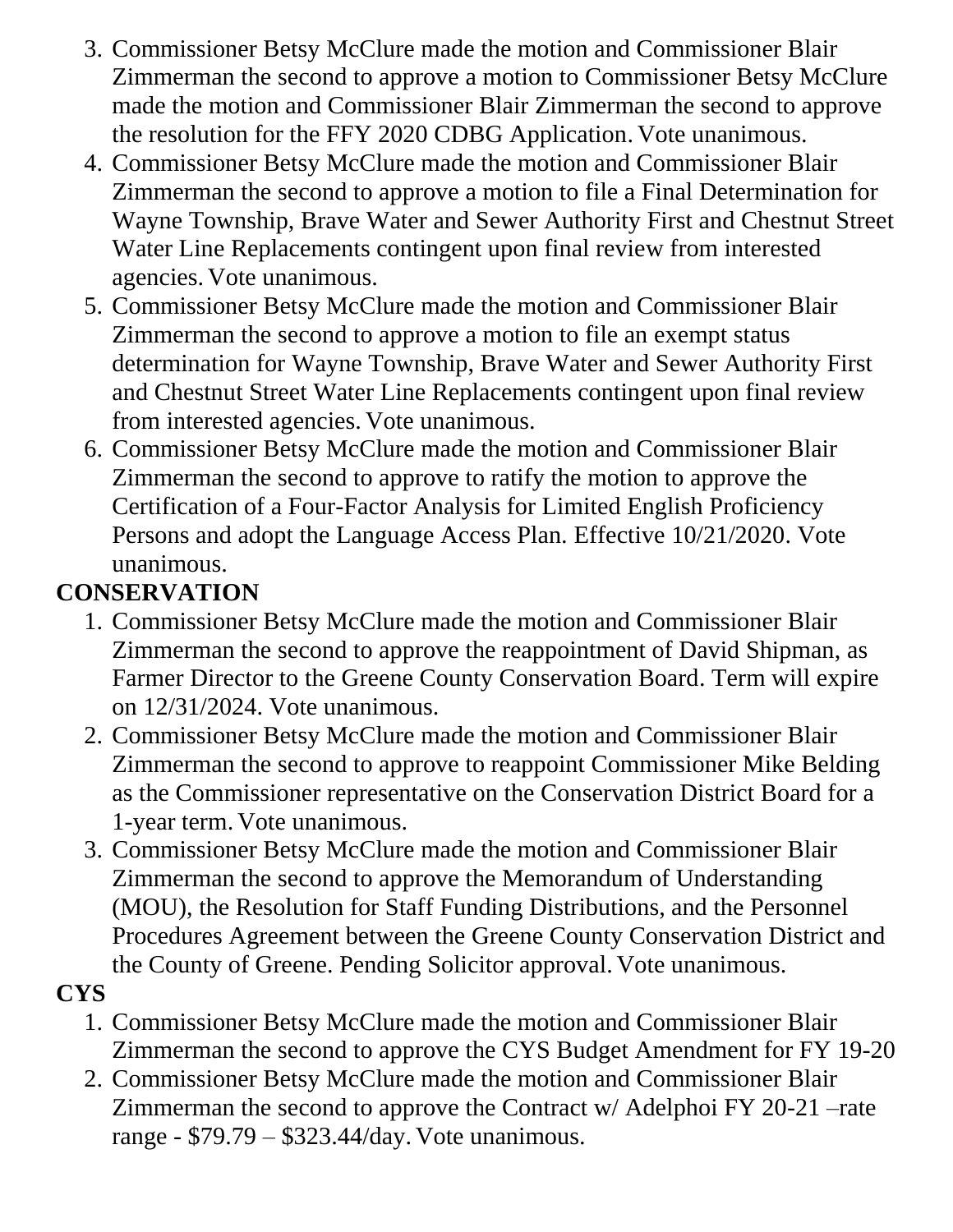- 3. Commissioner Betsy McClure made the motion and Commissioner Blair Zimmerman the second to approve the appointment of Pam Marisa to the CYS Advisory Board. Term will expire on 12/31/2023. Vote unanimous.
- 4. Commissioner Betsy McClure made the motion and Commissioner Blair Zimmerman the second to approve the re-appointment of Tammy Davis on the CYS Advisory Board. Term will expire on 12/31/2023. Vote unanimous.

### **ELECTIONS**

1. Commissioner Betsy McClure made the motion and Commissioner Blair Zimmerman the second to approve the following appointments of 2020 General Election Greene County Counting Board: Vote unanimous. Mike O'Donnell

Nancy Faieta Phil Blaney Donna Whipkey Tom Moore Mimi Ritenour Mary Zimmerman Cathie Bortz Cristy Wise Alternates: Clint Blaney Beth O'Donnell Dianne Toothman

2. Commissioner Betsy McClure made the motion and Commissioner Blair Zimmerman the second to approve the Safety and Security Solution Proposal for electronic door locks in the Election's office in the amount of \$25,592.17 through CoStar pricing. Utilizing CARES Act funding. Vote unanimous.

# **HUMAN SERVICES**

- 1. Commissioner Betsy McClure made the motion and Commissioner Blair Zimmerman the second to approve the PA Regional Emergency Solution Grant contract for 2020 with Lawrence County Social Services, Inc. for the period 1/1/2020 – 12/31/21 for Rapid Rehousing and Homelessness Prevention for up to \$23,240.00. Vote unanimous.
- 2. Commissioner Betsy McClure made the motion and Commissioner Blair Zimmerman the second to approve the PA Regional Emergency Solution Grant contract for 2020 with Lawrence County Social Services, Inc. for the period 8/1/2020 – 12/31/22 for Street Outreach for up to \$12,600.00. Vote unanimous.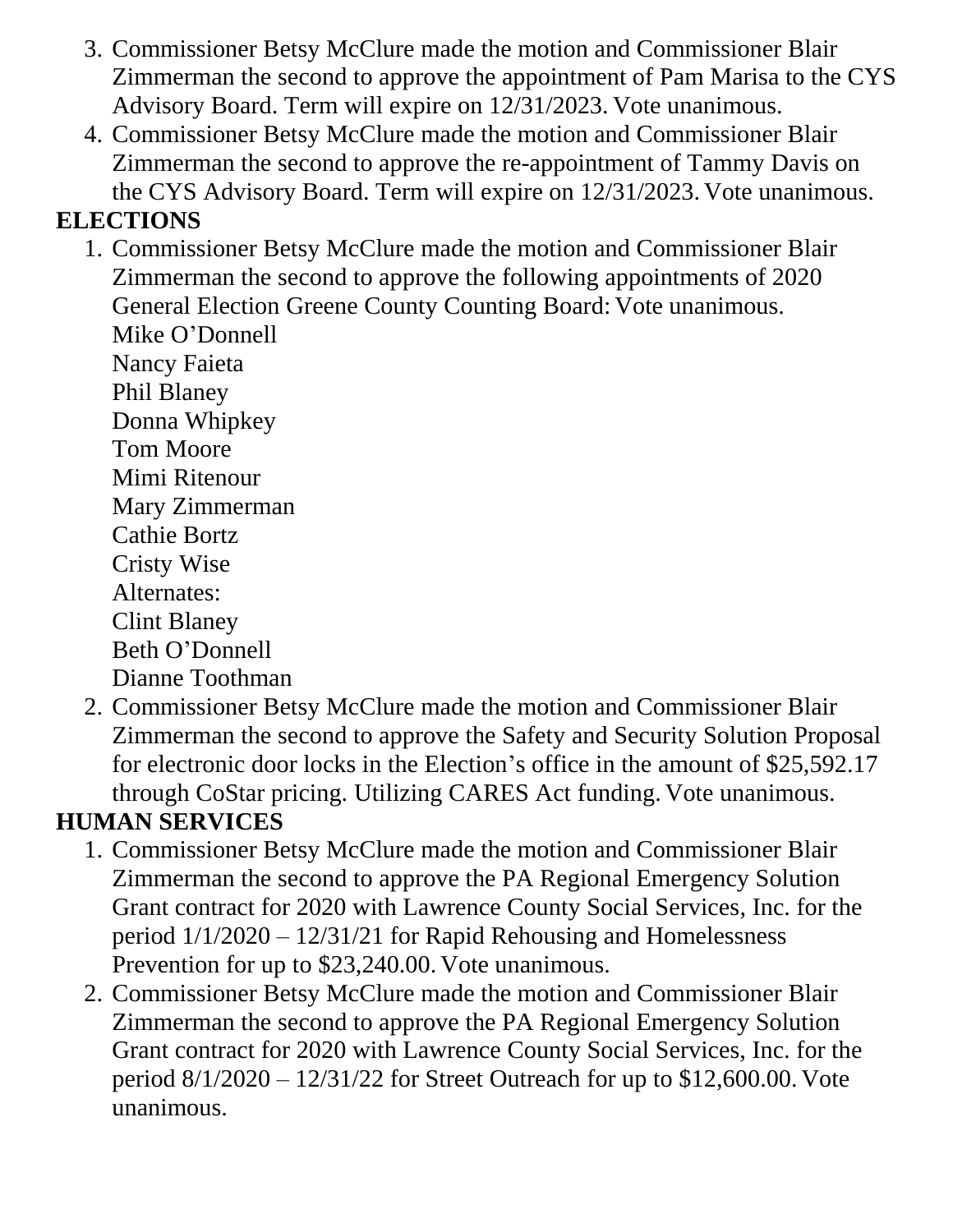### **MENTAL HEALTH AND INTELLECTUAL DISABILITIES**

- 1. Commissioner Betsy McClure made the motion and Commissioner Blair Zimmerman the second to approve the FY19/20 Human Services Block Grant Income and Expenditures report. Vote unanimous.
- 2. Commissioner Betsy McClure made the motion and Commissioner Blair Zimmerman the second to approve the FY19/20 Early Intervention Income and Expenditures report. Vote unanimous.
- 3. Commissioner Betsy McClure made the motion and Commissioner Blair Zimmerman the second to approve a contract for 10/1/20 -6/30/21 with TEIS for Early Intervention services not to exceed \$20,000. Vote unanimous.
- 4. Commissioner Betsy McClure made the motion and Commissioner Blair Zimmerman the second to approve the letter to OMHSAS (Office of Mental Health and Substance Abuse Services) accepting the right of first opportunity to manage the HealthChoices Behavioral Health Program and designating BHARP (Behavioral Health Alliance of Rural Pennsylvania) to serve as our Primary Contractor. Pending Solicitor approval. Vote unanimous.

#### **RDA**

- 1. Commissioner Betsy McClure made the motion and Commissioner Blair Zimmerman the second to approve a support letter and Resolution to the Pennsylvania Housing Finance Agency for the 2020 PHARE/Marcellus Shale Fund application being submitted by Blueprints to establish a home purchase fund in Greene County. Vote unanimous.
- 2. Commissioner Betsy McClure made the motion and Commissioner Blair Zimmerman the second to approve a support letter and Resolution to the Pennsylvania Housing Finance Agency for the 2020 PHARE/Marcellus Shale application being submitted by the Redevelopment Authority for the Blight to Bright project. Vote unanimous.

### **PUBLIC NOTICES**

- 1. PA DEP is reviewing Consol PA Coal Company LLC application to add 2.2 surface acres for installation of a degas borehole. Located in Richhill and Morris Townships.
- 2. Consol Pennsylvania Coal Company LLC submitted an application for proposed mining operation at Harvey Mine. Located in Richhill and Morris Township.
- 3. EQM Gathering OPCO, LLC will be applying for coverage under the PADEP for NIBES022 Pipeline GP-5 and GP-8. Located in Aleppo and Springhill Townships.